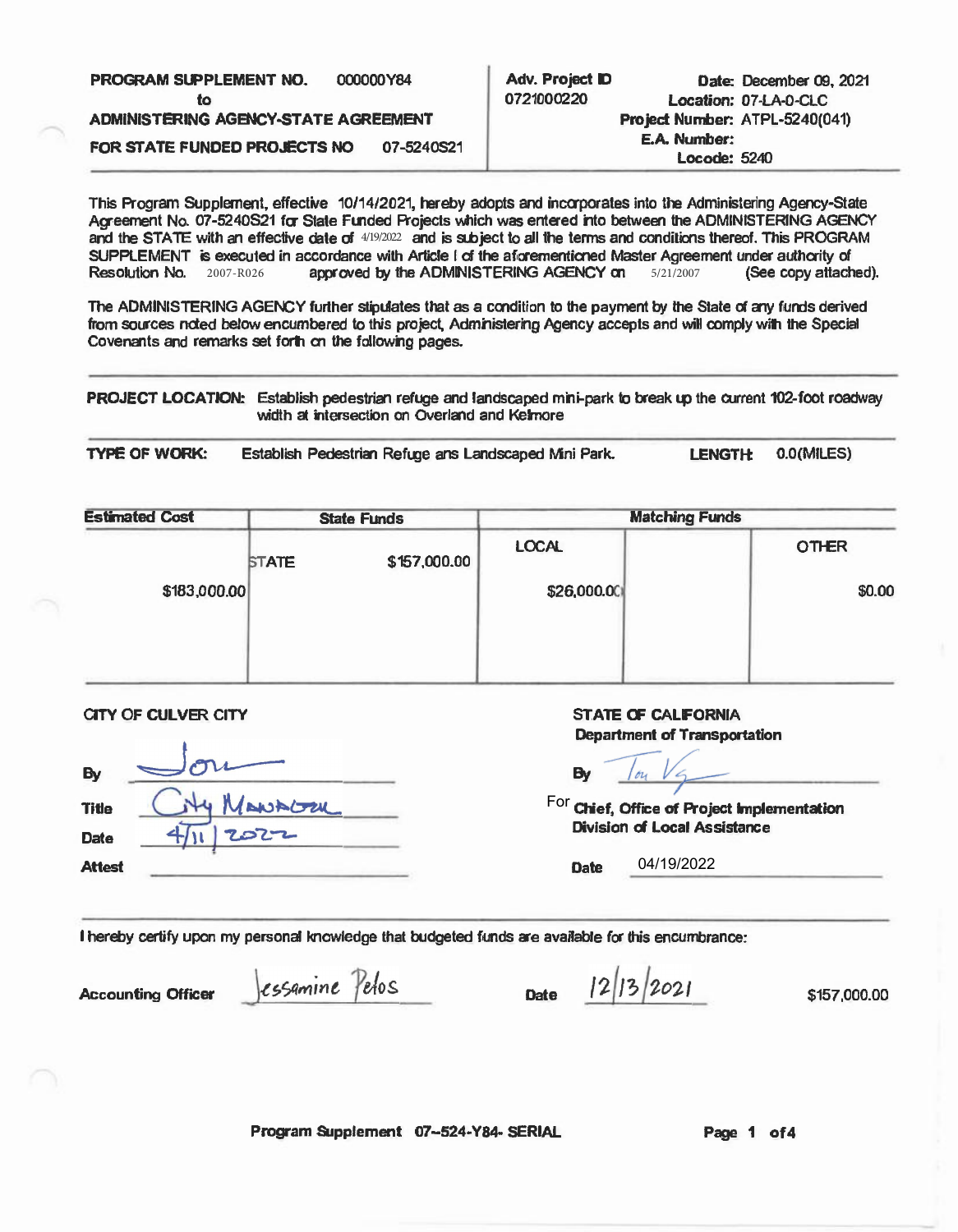## **SPECIAL COVENANTS OR REMARKS**

1. A. This PROJECT will be administered in accordance with the applicable CTC STIP guidelines and the Active Transportation Program guidelines as adopted or amended, the Local Assistance Procedures Manual (LAPM), the Local Assistance Program Guidelines (LAPG), and this PROGRAM SUPPLEMENT.

B. This PROJECT is programmed to receive State funds from the Active Transportation Program (ATP). Funding may be provided under one or more components. A component(s) specific fund allocation is required, in addition to other requirements, before reimbursable work can occur for the component(s) identified. Each allocation will be assigned an effective date and identify the amount of funds allocated per component(s).

This PROGRAM SUPPLEMENT has been prepared to allow reimbursement of eligible PROJECT expenditures for the component(s) allocated. Unless otherwise determined, the effective date of the component specific allocation will constitute the start of reimbursable expenditures.

C. STATE and ADMINISTERING AGENCY agree that any additional funds made available by future allocations will be encumbered on this PROJECT by use of a STATE-approved Allocation Letter and STATE Finance Letter. ADMINISTERING AGENCY agrees that STATE funds available for reimbursement will be limited to the amount allocated by the California Transportation Commission (CTC) and/or the STATE.

D. Upon ADMINISTERING AGENCY request, the CTC and/or STATE may approve supplementary allocations, time extensions, and fund transfers between components. Funds transferred between allocated project components retain their original timely use of funds deadlines, but an approved time extension will revise the timely use of funds criteria for the component(s) and allocation(s) requested. Approved supplementary allocations, time extensions, and fund transfers between components made after the execution of this PROGRAM SUPPLEMENT will be documented and considered subject to the terms and conditions thereof.

 Documentation will consist of a STATE approved Allocation Letter, Fund Transfer Letter, Time Extension Letter, and Finance Letter, as appropriate.

E. This PROJECT is subject to the timely use of funds provisions enacted by the Active Transportation Program guidelines, as adopted or amended, and by approved CTC and State procedures as outlined below.

Funds allocated for the environmental & permits (E&P), plan specifications & estimate (PS&E), and right-of-way components are available for expenditure until the end of the second fiscal year following the year in which the funds were allocated.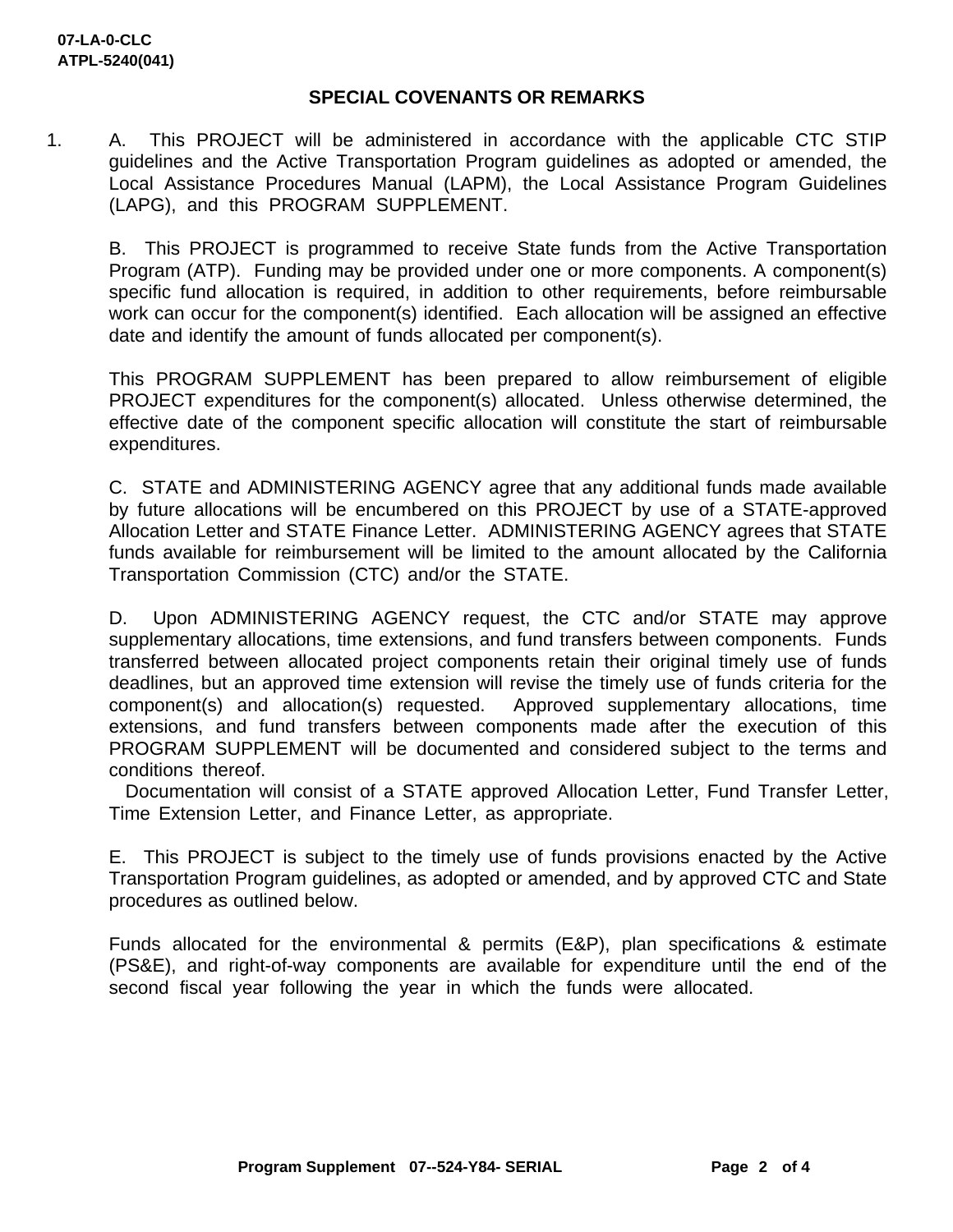## **SPECIAL COVENANTS OR REMARKS**

Funds allocated for the construction component are subject to an award deadline and contract completion deadline. ADMINISTERING AGENCY agrees to award the contract within 6 months of the construction fund allocation and to complete and accept the construction within 36 months of award.

F. Award information shall be submitted by the ADMINISTERING AGENCY to the District Local Assistance Engineer immediately after project contract award and prior to the submittal of the ADMINISTERING AGENCY'S first invoice for the construction contract. Failure to do so will cause a delay in the State processing of invoices for the construction phase.

G. The ADMINISTERING AGENCY shall invoice STATE for environmental & permits (E&P), plans specifications & estimate (PS&E), and right-of-way costs no later than 180 days after the end of last eligible fiscal year of expenditure. For construction costs, the ADMINISTERING AGENCY has 180 days after project completion or contract acceptance to make the final payment to the contractor prepare the final Report of Expenditures and final invoice, and submit to STATE for verification and payment.

H. ADMINISTERING AGENCY agrees to submit the final report documents that collectively constitute a "Report of Expenditures" within one hundred eighty (180) days of PROJECT completion. Failure of ADMINISTERING AGENCY to submit a "Final Report of Expenditures" within 180 days of PROJECT completion will result in STATE imposing sanctions upon ADMINISTERING AGENCY in accordance with the current LAPM and the Active Transportation Program (ATP) Guidelines.

I. ADMINISTERING AGENCY indirect costs, as defined in 2 CFR, Part 200, Uniform Administrative Requirements, Cost Principles and Audit Requirement for Federal Awards, to be claimed must be allocated in accordance with an Indirect Cost Allocation Plan (ICAP), submitted, reviewed, and approved in accordance with Caltrans Audits and Investigations requirements which may be accessed at: www.dot.ca.gov/hq/audits/.

ADMINISTERING AGENCY agrees to comply with, and require all sub-recipients and project sponsors to comply with 2 CFR, Part 200, Uniform Administrative Requirements, Cost Principles and Audit Requirement for Federal Awards, and all applicable Federal and State laws and regulations.

ADMINISTERING AGENCY agrees, and will assure that its contractors and subcontractors will be obligated to agree, that Contract Cost Principles and Procedures, 48 CFR, Federal Acquisition Regulations System, Chapter 1, Part 31, et seq., and all applicable Federal and State laws and regulations, shall be used to determine the allowability of individual PROJECT cost items.

Any Fund expenditures for costs for which ADMINISTERING AGENCY has received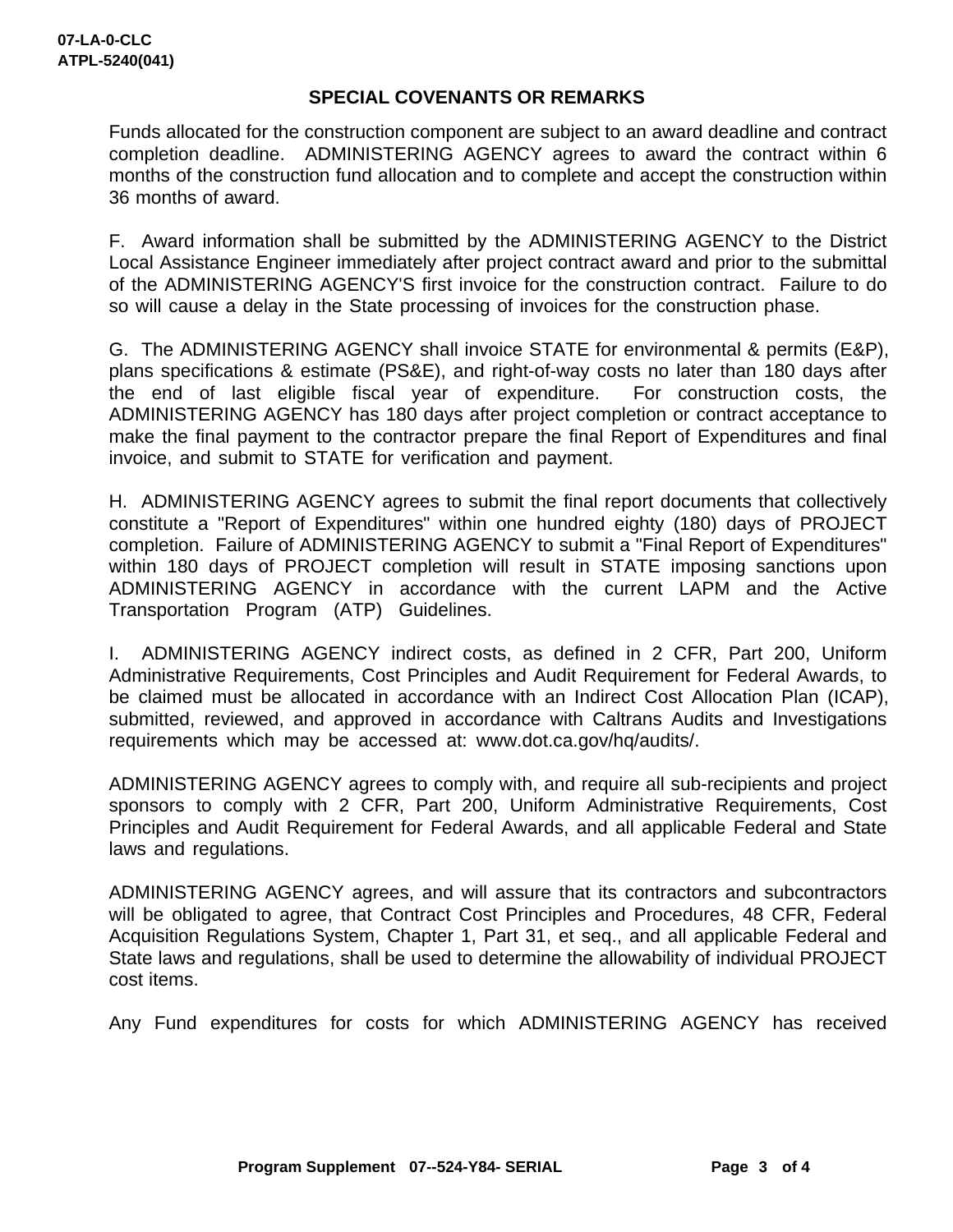## **SPECIAL COVENANTS OR REMARKS**

payment or credit that are determined by subsequent audit to be unallowable under 2 CFR, Part 200, or 48 CFR, Chapter 1, Part 3, are subject to repayment by ADMINISTERING AGENCY to STATE. Should ADMINISTERING AGENCY fail to reimburse Funds due STATE within 30 days of demand, or within such other period as may be agreed in writing between the Parties hereto, STATE is authorized to intercept and withhold future payments due ADMINISTERING AGENCY from STATE or any third-party source, including, but not limited to, the State Treasurer, the State Controller, and the California Transportation Commission.

J. By executing this PROGRAM SUPPLEMENT, ADMINISTERING AGENCY agrees to comply with all reporting requirements in accordance with the Active Transportation Program guidelines, as adopted or amended.

K. This PROJECT has received funds from Active Transportation Program (ATP). The ADMINISTERING AGENCY agrees to administer the project in accordance with the CTC Adopted SB1 Accountability and Transparency Guidelines.

2. The ADMINISTERING AGENCY shall construct the PROJECT in accordance with the scope of work presented in the application and approved by the California Transportation Commission. Any changes to the approved PROJECT scope without the prior expressed approval of the California Transportation Commission are ineligible for reimbursement and may result in the entire PROJECT becoming ineligible for reimbursement.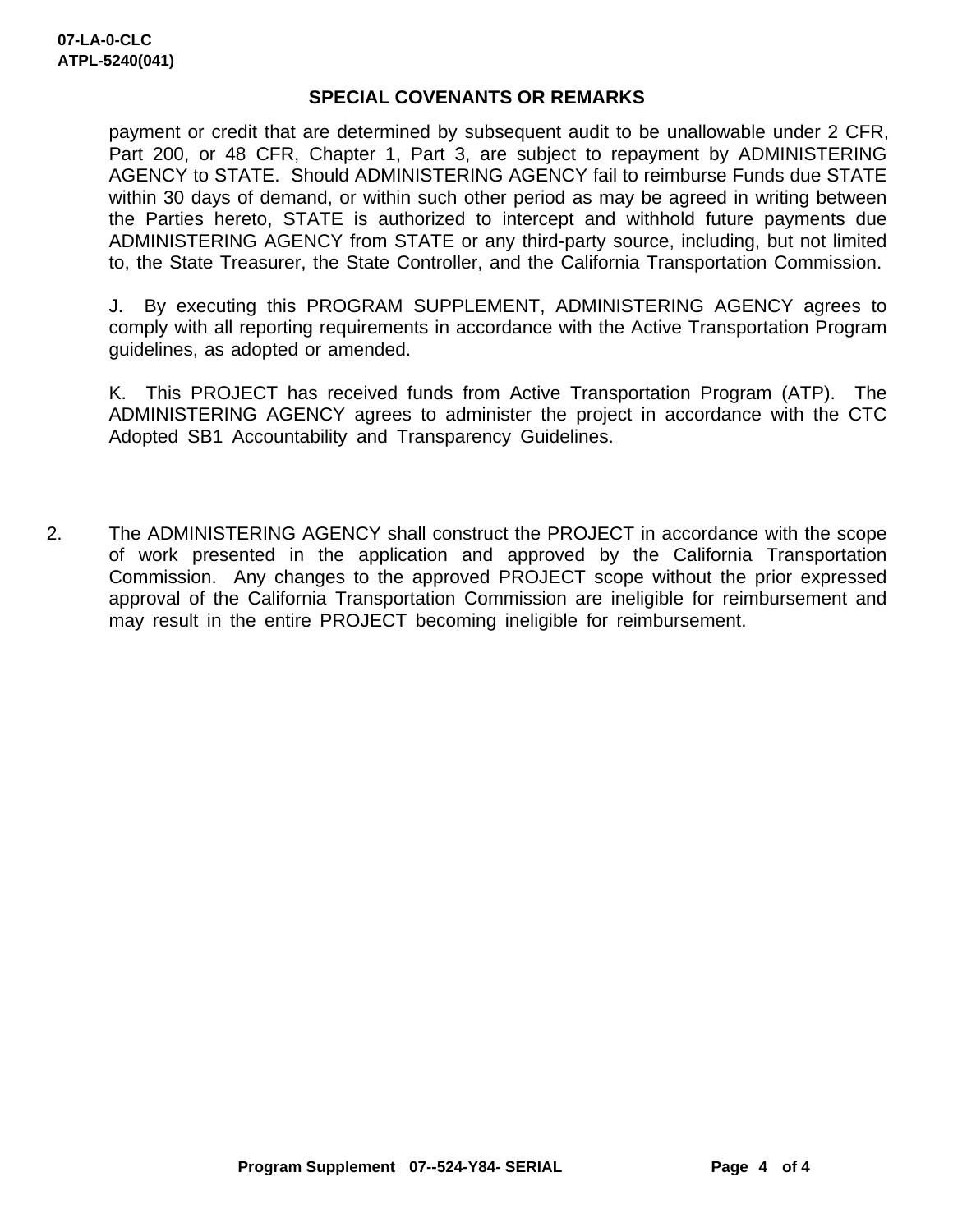| 1              | <b>RESOLUTION NO. 2007-R026</b>                                                                                                    |
|----------------|------------------------------------------------------------------------------------------------------------------------------------|
| $\overline{2}$ |                                                                                                                                    |
| 3              | A RESOLUTION OF THE CITY COUNCIL OF THE CITY OF<br><b>AND</b><br><b>CULVER</b><br>CITY, CALIFORNIA,<br>AUTHORIZING                 |
| 4              | DIRECTING THE CITY MANAGER TO EXECUTE ALL<br>DOCUMENTS NECESSARY FOR RECEIPT OF GRANTS                                             |
| 5              | TO ACCEPT THE TERMS AND CONDITIONS OF GRANT<br><b>THE</b><br><b>CALIFORNIA</b><br><b>STATE</b><br><b>AGREEMENTS</b><br><b>WITH</b> |
| 6              | DEPARTMENT OF TRANSPORTATION (CALTRANS) TO                                                                                         |
| 7              | WORK,<br><b>RECEIVE</b><br>GRANT<br>FUNDING FOR STREET<br>TRAFFIC SIGNAL PREEMPTION DEVICE(S), TRAFFIC                             |
| 8              | SIGNAL RELATED PROJECTS AND OTHER PUBLIC<br>WORKS PROJECTS AND; RESCINDING RESOLUTION                                              |
| 9              | NO. 2000-R017.                                                                                                                     |
| 10<br>11       |                                                                                                                                    |
| 12             | WHEREAS, the Federal government provides funding to the Culver City                                                                |
| 13             | through the Federal Program SAFTEA-LU legislation and other grant programs (the                                                    |
| 14             | Grants");                                                                                                                          |
| 15             | WHEREAS, to comply with California State Department of Transportation                                                              |
| 16             | (CalTrans) requirements and to make the grant process more efficient, the City Council                                             |
| 17             | must designate the City Manager as a representative of the City to execute all documents                                           |
| 18<br>19       | needed for the Grants.                                                                                                             |
| 20             | NOW, THEREFORE, the City Council of the City of Culver City, DOES                                                                  |
| 21             | <b>HEREBY RESOLVE as follows:</b>                                                                                                  |
| 22             | 1 <sub>1</sub><br>Resolution No. 2000-R017 is hereby rescinded; and all authority and                                              |
| 23             | direction given to the Chief Administrative Officer or designee as set forth in that resolution                                    |
| 24             | is hereby deemed to be granted to and vest in the City Manager or his/her designee.                                                |
| 25             |                                                                                                                                    |
| 26             |                                                                                                                                    |
| 27<br>28       |                                                                                                                                    |
|                | $-1-$                                                                                                                              |
|                |                                                                                                                                    |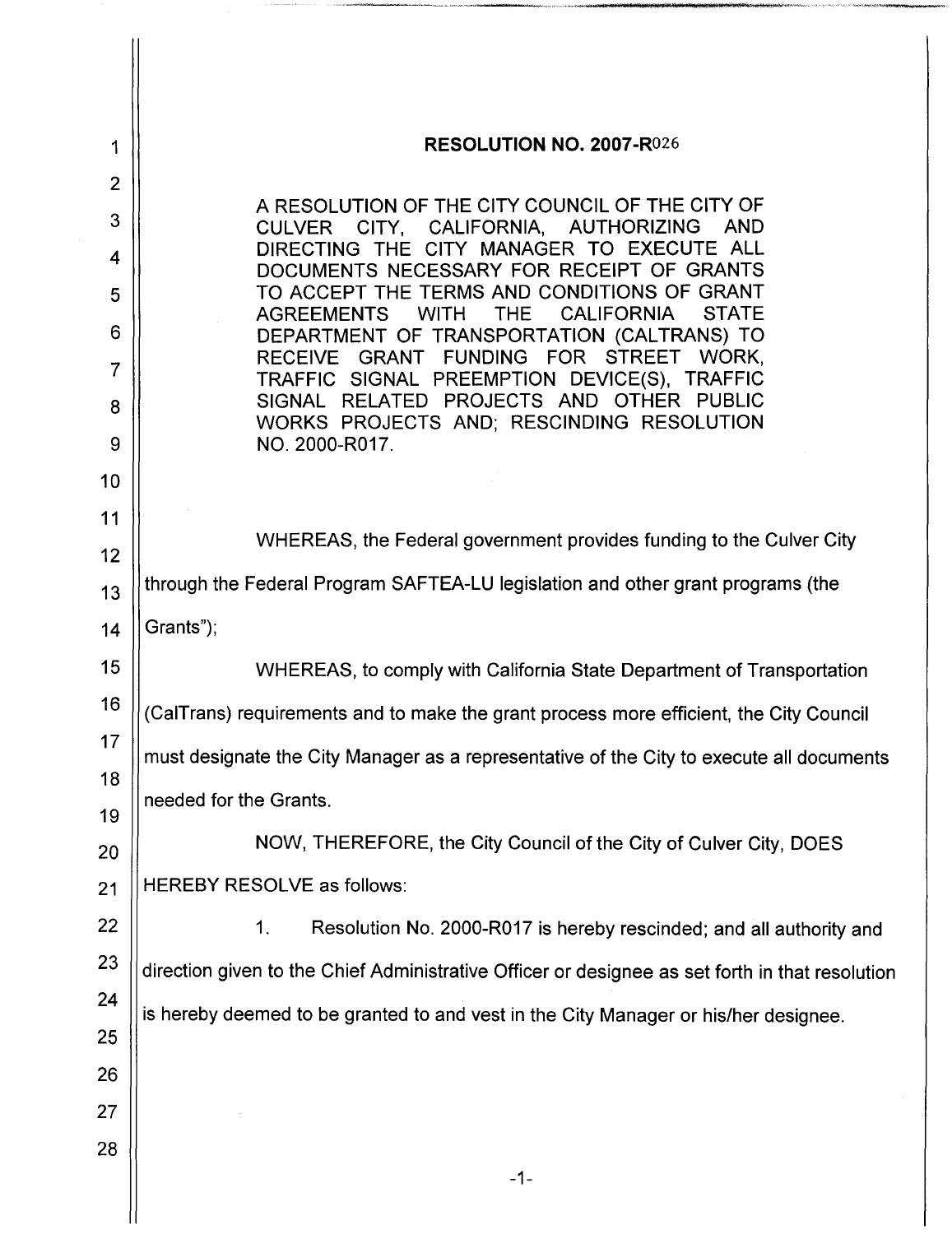2. The City Council authorizes and directs the City Manager or his/her designee, as agent of the City to execute, submit, and amend all documents, which may be necessary for the completion of the award of Grants. APPROVED and ADOPTED this  $21st$  day of  $_{\text{May}}$  2007. ALAN CORLIN, MAYOR City of Culver City, California ATTEST: APPROVED AS TO FORM: MN**<sup>41</sup>** Elu Valladar CHRISTOPHER ARMENTA, City Clerk L  $\mathcal{L}$  CAROL A. SCHWAB, City Attorney A07-00347 By: Ela Valladares, Députy Co -2-